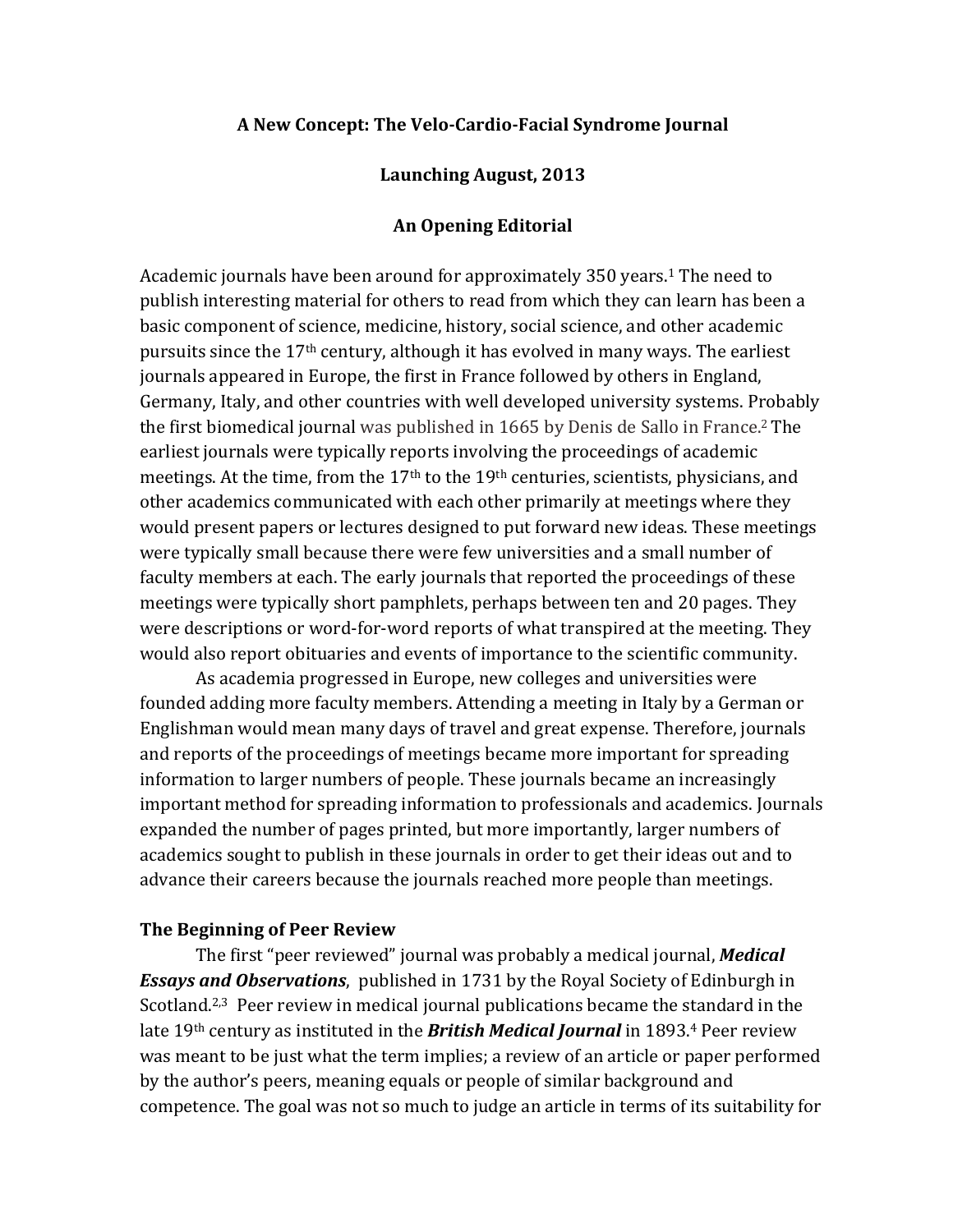publication as to assure the quality of its content. Peer review has morphed over the years into something different that will be described within the context of what our new publication will be doing and how it will benefit the readers.

Today, most scientific and medical journals are peer reviewed. The typical method for this process is that an article is submitted to an Editor-in-Chief who will select two or three reviewers. Some journals that are multidisciplinary in nature may have section editors who will cover an area of interest that matches their expertise. Other journals, typically ones that receive many submissions each year will have assistant or associate editors to handle the flow of papers. Once a paper is received by an editor, the paper is sent to two or three peer reviewers who will submit their review and comments to the Editor or Associate Editor who will decide if the paper is to be accepted for publication, rejected, or sent back to the author for revisions, either major or minor in nature. This process can take months to complete, adding substantial time between the completion of the paper and its publication. Journals also will often have research results reviewed by a statistician for accuracy.

### **Copyright**

Journals almost always demand to maintain copyright over published articles leaving the authors with few, if any rights over the material. Holding the copyright means that the articles cannot be copied or reproduced without the permissions of the journal (the publishers). As a result, someone must either subscribe to the journal or pay a fee for the article if they want a copy of the article. Authors are not paid, but often have to pay journals to print certain types of figures, like color photos, and also have to pay substantial fees for printed copies of the papers (called reprints) to distribute to people who are seeking hard copies of the article.

Journals have undergone some changes over the past decade. Many, if not most, are still published on paper although most of these journals offer electronic versions. The electronic versions of papers often appear months before the printed version. Almost all of these journals charge large fees for subscriptions unless they are sponsored by professional societies. When journals are affiliated with professional societies, such as the American Journal of Human Genetics that is published by the American Society of Human Genetics, the subscription is part of a member's annual dues (usually two hundred dollars or more). For non-members, the journal charges for a copy of a single article, prices typically ranging from approximately \$20 (U.S.) to \$40 (U.S.). However, recently, a number of online journals have appeared that are open-access journals. They do not charge for access to their articles and they are easily available online. They do not print on paper. These online journals are peer reviewed, but the time it takes for an article to appear online is typically much shorter than bringing an article to the printed page.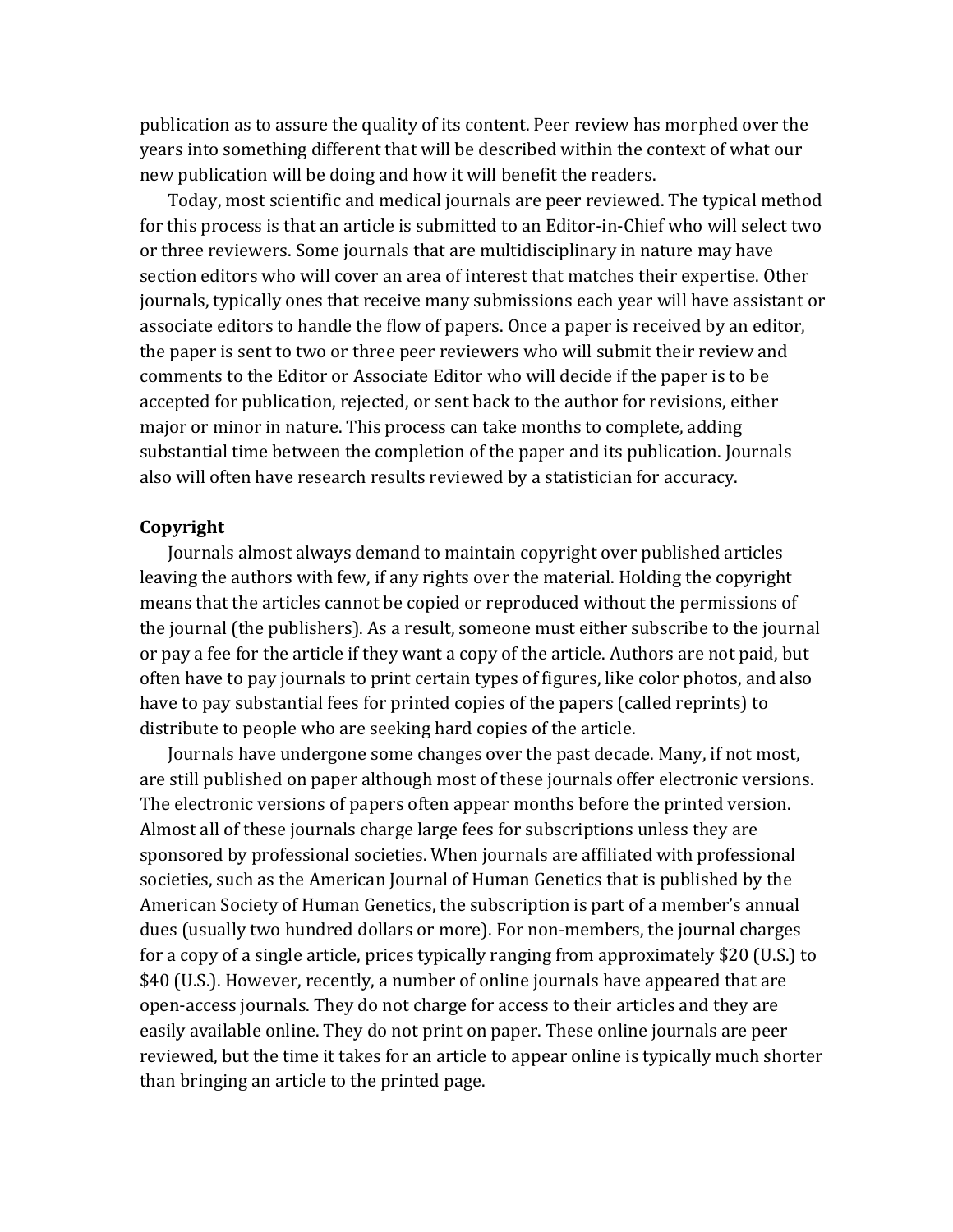### **Impact**

Authors, especially those for whom publication is important for promotions and advancement of their careers, usually prefer for their articles to appear in journals that are read by a lot of people, especially those who are most likely to be influenced by their research. Therefore, journals are now rated with an impact score. Publishing in high impact journals is typically considered to be an advantage for authors who are seeking promotions from their employers, or who are seeking to enhance their academic reputation. This may also affect their ability to get grants, especially from government agencies such as the National Institutes of Health (NIH). The impact factor is calculated by the number of times articles are cited by other publications. The frequency of citation of a single article and by all of the articles in a particular journal is thought to be a measure of the importance and quality of the research. It should be noted that in large part, journals with high impact factors are typically more expensive and are difficult to access online without paying for a subscription or per article.

#### **Is This A Good System?**

Is the current system of publication in the sciences a good one? Is peer review a valid manner of determining what gets published? Is the impact factor all it is cracked up to be? Should publishers hold copyrights over the authors' work? Is it even reasonable for the reading audience to be exposed only to "good" articles (meaning articles that meet a reviewer's idea of worthiness)? Might there be value to the reader to identify people who are doing bad research?

# **Criticisms of the System**

In order to critique the system, the first important step is to ask the following question: What is the purpose of publishing research, experience, interesting phenomena, and other scientific materials? In my opinion, various people will answer this question in different ways, perhaps depending on where they are employed, their academic backgrounds, and their overall philosophy of the importance of academia. I prefer to take a more simplistic approach to the question. My answer would be "to share something with other people." That something could be the outcome of a research project, treatment outcomes (good, bad or indifferent), interesting cases or phenomena, refuting accepted fact, supporting accepted fact, or something that is just plain interesting.

If the reader accepts my answer to the question, then here is my critique of academic publishing and its impact on science and scientists. I base my opinion of peer review, copyright protection, cost, and access to information on the following experience. I have been a reviewer of hundreds of articles for more than 30 medical and scientific journals, most of them high impact journals. I have been a section editor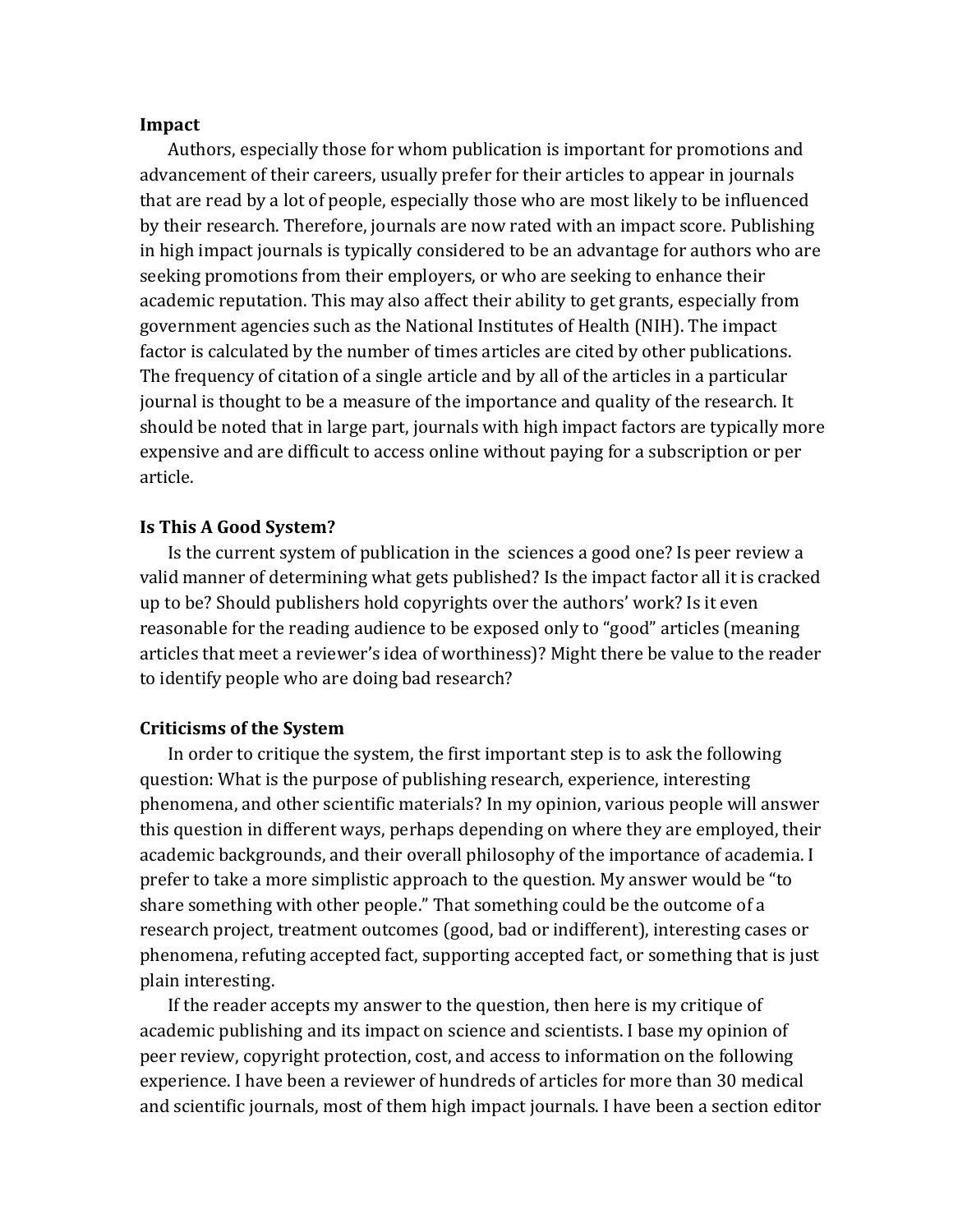for several journals. Most importantly, I have been Editor-in-Chief for two publications, one a fairly important interdisciplinary international semi-monthly journal printing about 90 articles per year out of hundreds of submissions. I have also written or co-authored over 200 scientific articles and chapters and seven textbooks during my 40-year career beginning in 1974. All of the articles I have submitted for peer review have been accepted for publication. I have been on a number of editorial boards, as well. Therefore, I have been an active publisher, active reviewer, and active Editor so that I have seen the publication process from all sides. I have my personal views on the process of editorial review and publication that will become obvious to the readers of this article, and I fully recognize that my personal views are not shared by everyone. I do know, however, that I have never met a single author of published peer reviewed papers who has failed to complained about the editorial process, most often related to the peer review process.

#### *Peer\$review*

At the heart of most scientific publications is the peer review process. With hundreds of years of precedence, peer review has become an ingrained component reports will not be accepted) and credibility among the readership knowing that the work has been judged as important enough to print by a panel of experts. But is there evidence that this is the case or is it merely a presumption? The short answer is "no." There have been very few studies that have assessed the impact of peer review, and essentially none that have assessed its validity and reliability.<sup>5</sup> Most studies of the peer review system have been surveys of authors or reviewers who have been asked to self-assess the system or give their impressions of its fairness and accuracy.<sup>5</sup> This is, in a way, like asking a conductor of a symphony orchestra if giving concerts is a good idea.

One must truly ask why an entire system continues to be applied to such a huge undertaking based on the absence of hard data that would support it. For example, does peer review assure quality by having "bad" papers rejected by reviewers? Not according to both American and British publications.<sup>6,7</sup> Both concluded that peer review was untested and that its efficacy has not been proven. One report concluded that papers rejected from one journal are very likely to be accepted by another for any of a number of reasons, including inconsistencies in peer review.<sup>6</sup> It is widely believed that almost anything can be published in the scientific literature, $5$  especially when a paper rejected from one journal is submitted to another. The fact that more than 1.3 million papers are published every year in the scientific literature does little to refute this notion. As noted by Charles G. Jennings, former Executive Editor for the prestigious Nature Research Journals:

Whether there is any such thing as a paper so bad that it cannot be published in any peer reviewed journal is debatable.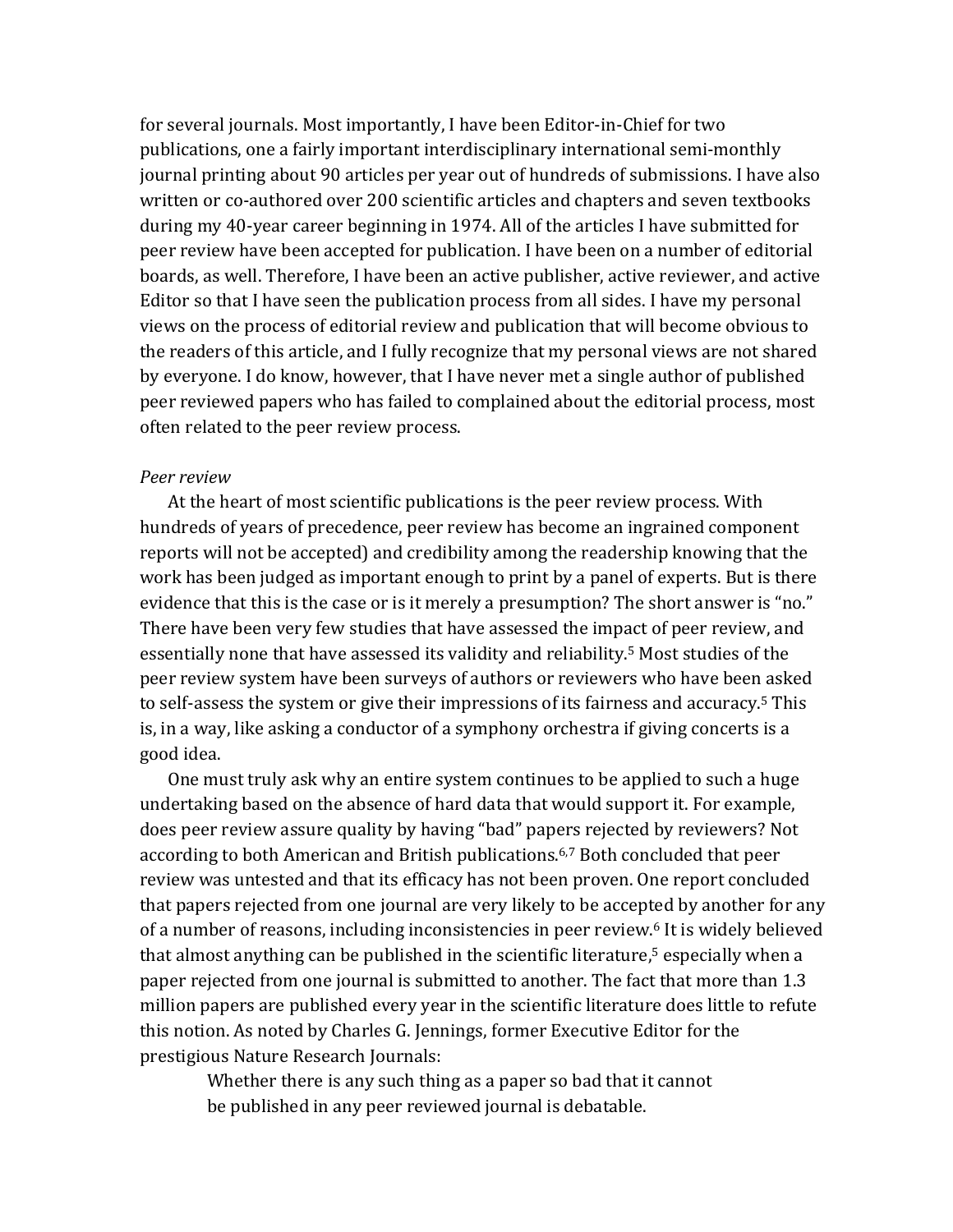Nevertheless, scientists understand that peer review per se provides only a minimal assurance of quality, and that the public conception of peer review as a stamp of authentication is far from the truth. $8$ 

In a study published in the journal *Brain*, it was reported that in the clinical neuroscience literature, the probability that two independent reviewers would agree on the quality and importance of a paper submitted for publication was essentially the same as chance.<sup>9</sup> Indeed, my own personal experience as the Editor or a journal was the same (actually, somewhat worse). In a paper I presented at the annual meeting of the professional society that published the journal, I reported that using the standard four point scale used by reviewers (given the choice of accept, accept with minor revision, resubmit after major revision, reject), reviewers chose the same rank on the scale less than 20% of the time, and were one step apart on the scale approximately half of the time. My conclusion was that there was no simple explanation for this phenomenon, but several explanations were offered:

- 1. Reviewer expertise is variable.
- 2. Reviewers have their own opinions about the subject matter and if the paper's results contradict that point of view, the reviewer might be more likely to reject it. In other words, reviewers have egos or positions to protect from contrary data.
- 3. There is politics in the review process. Researchers can be competitive, especially if grant funding and promotion with a larger salary might be on the line.
- 4. Personal grudges.
- 5. Institutional competition.
- 6. Reviewers simply did not take the time to read the paper as thoroughly as they should.

In fact, none of these categories are mutually exclusive and my own experience is that all of them are common.

Another very important issue with peer review is that it adds enormous amounts of time to the publication process. Most reviewers are busy people. They may take weeks and even months to review an article because it is not the most important thing they have to do. The more reviewers there are, the more likely there will be a delay. Then, once the Editor-in-Chief gets the reviews, the criticisms from the reviewers need to be coalesced and put into a response to the authors. Because I have been publishing in the scientific literature since 1974, I can say definitively that journals have been good at shortening the time for review and going to print. Part of that process has been posting articles on the internet weeks or months before the print version is produced. However, between the time an article is submitted for review and then reaches the reading public can be the better part of a year or more. This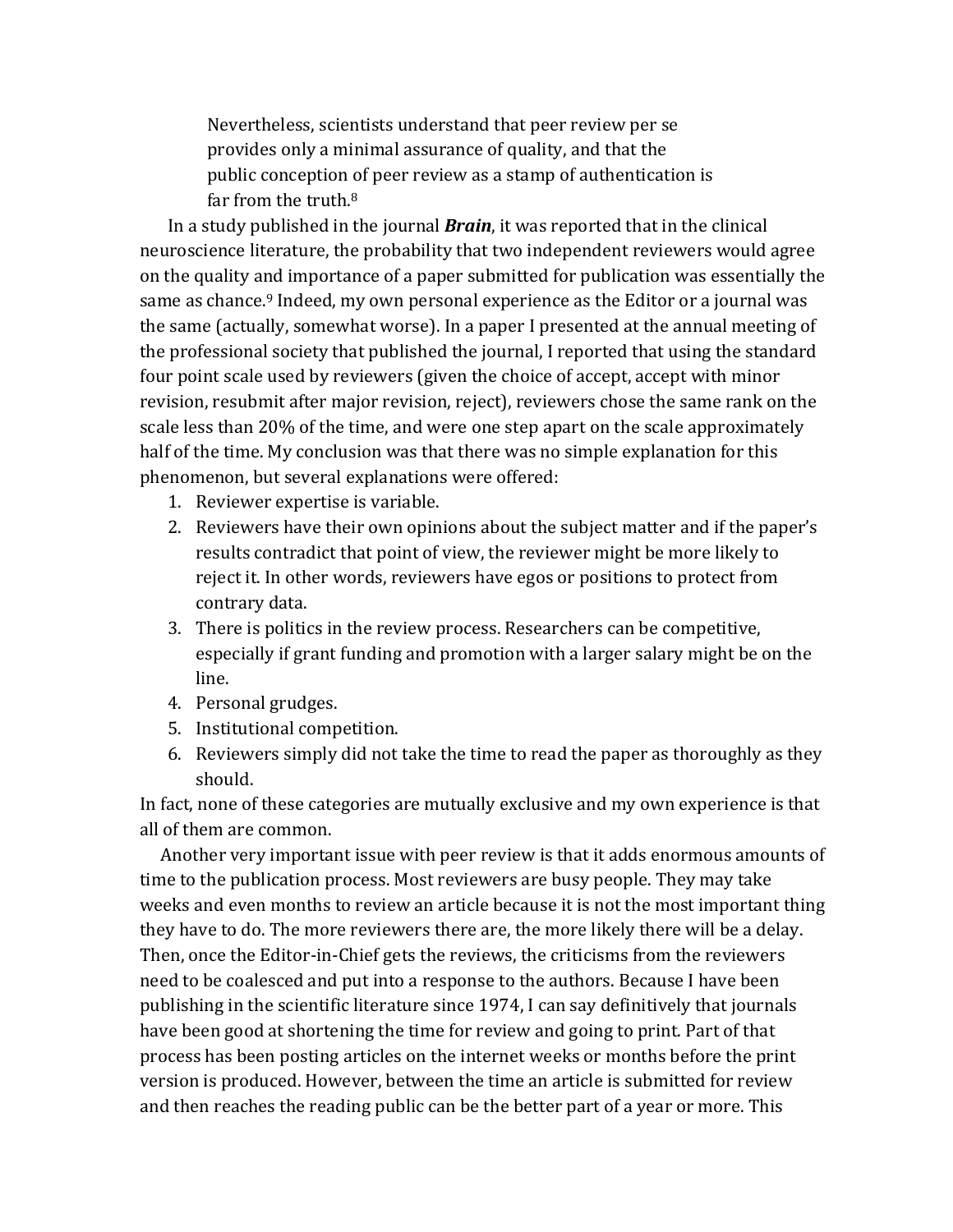means that meaningful science will always lag behind the completion of research that can have dramatic effects on implementing proper treatment or applying specific knowledge. In order to bring articles to press more rapidly, Editors send out many email reminders to reviewers.

Is there a way to avoid the role of politics, competition, and personal animus or dislike? I don't think so. In some cases, authors will be asked or they will request that certain people should not be involved in the review process. While this may be done to prevent an enemy from reading an article, it can be used as a tool by authors to direct articles to friends. Some journals have asked authors to suggest reviewers, a practice that would eliminate impartial review. Can any review be completely impartial? Perhaps....but not likely, especially when authors are well known. When authors are well known and prolific publishers, the sword cuts two ways. In some cases, these authors become targets of envy and competitive aggressiveness, and in other cases, their reputations will win the day even if the article is not of good quality.

#### **Who Benefits from Traditional Journal Publication?**

Historically, the publication and distribution of journals has been big business. For example, one of my favorite journals, The American Journal of Medical Genetics has an annual subscription fee of more than  $$1000$  for print copies (24 issues per year) plus online access. Online access is not offered without print copies. The institutional rate for the same journal is nearly \$20,000, but institutions are offered the option of online access alone for approximately \$17,000. As much as I enjoy this journal, I cannot afford it, and many institutional libraries do not subscribe because of the expense. Another important journal, Nature Genetics, costs \$225 for 12 issues per year. Although Nature Genetics by itself is affordable, it is one of more than 20 journals I would like to read. Many libraries do not carry all journals because of the expense. Therefore, accessing all articles of interest is difficult for many scientists.

It should also be obvious that medical and scientific journals are largely restricted to access by professionals. They may access the publications from their university libraries (although many clinicians in private practice do not have these priveleges) or their professional societies, but there are many journals that will be beyond their reach. Should scientific publications also be available to the general public? In the United States, there is movement towards open access that is being backed by the National Institutes of Health (NIH). For years, anyone could access abstracts (short summaries) of all biomedical journals via PubMed. PubMed is a catalogue of all journal articles and is accessible by going to the web site www.ncbi.nlm.nih.gov. Articles can be searched using key words, titles, authors, and journals. More recently, however, the NIH has backed the open access to articles derived from research that has been funded by the NIH. These articles are listed in PubMed as PMC (PubMed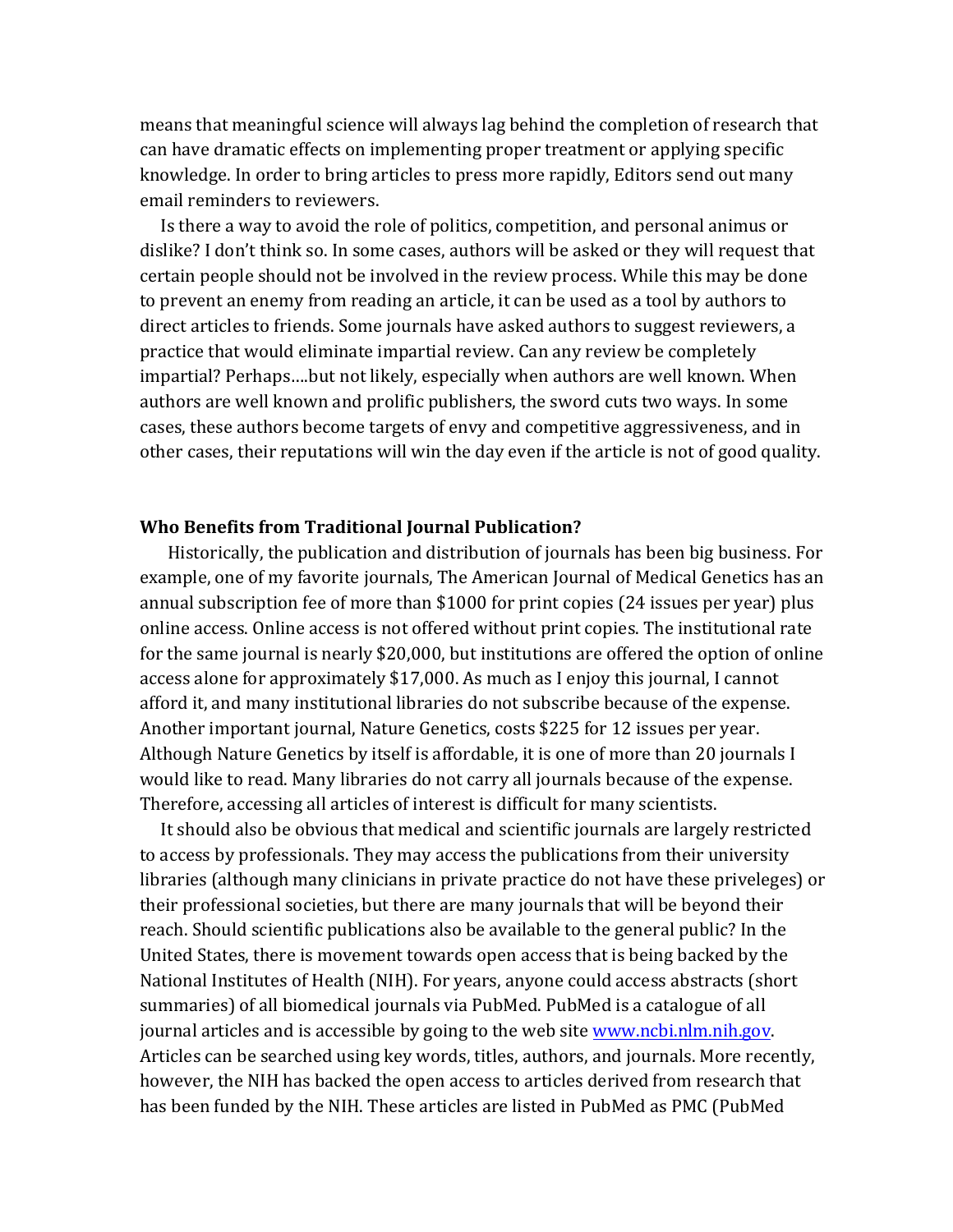Central) articles and are accessible for free by anyone. The NIH has decided, correctly, that the public has funded these papers and should therefore be accessible by the public. Unfortunately, the number of PMC articles is still relatively small (although growing).

It is also the case that not all journals are indexed by PubMed. In order to be indexed by PubMed, quality must be demonstrated to the National Library of Medicine. For electronic journals, they must first be in existence for a full year with at least 40 articles of adequate quality published online to be considered for indexing. Sounds like peer review to me.

Another source of open access is a new crop of web-based journals. These online do rely on peer review for the most part, but they can be accessed by anyone. Many people regard these online journals as being the wave of the future. We shall see, but at present, the scientific community still prefers more traditional publishers that have to have higher impact factors.

# **Our New Idea**

The Virtual Center for Velo-Cardio-Facial Syndrome has decided to try another approach, a new approach to disseminating information. We will begin to publish an online journal that will be open access, open submission, and basically non-peer reviewed article. However, all articles will be open to online comment, much like a blog. We will encourage the use of video, when appropriate, as well as other visual formats that improve the content of the articles. We will also be happy to publish opinion pieces as long as they are not inflammatory, such as avoiding personal attacks and negative comments about specific people or institutions. The Editorial Board will consist of the following people: Robert J. Shprintzen, Ph.D., Antonio Ysunza, M.D., Ph.D., Alan Shanske, M.D. Between the three of us, we have had extensive publication and review records spanning many decades. Although we will monitor the content of the Journal, our role is not one of peer review, but rather to monitor content to assure a level of interaction between authors and readers that will enhance the learning experience for both. Putting it another way, we want this to be a living, growing journal that will be open not only to the scientists, but also to the people who are directly affected by the research. Publication will be essentially immediate. There will be no long delays in getting papers posted to the journal, and responses posted to the Journal as commentary or criticism will appear immediately once they are received and read for appropriateness by our Editorial Board.

This new concept will, we believe, meet the following criteria for offering something new and exciting:

- 1. Timely posting of articles.
- 2. Open critiquing and commentary of all articles.
- 3. Feedback from the readership on how the research will affect them directly.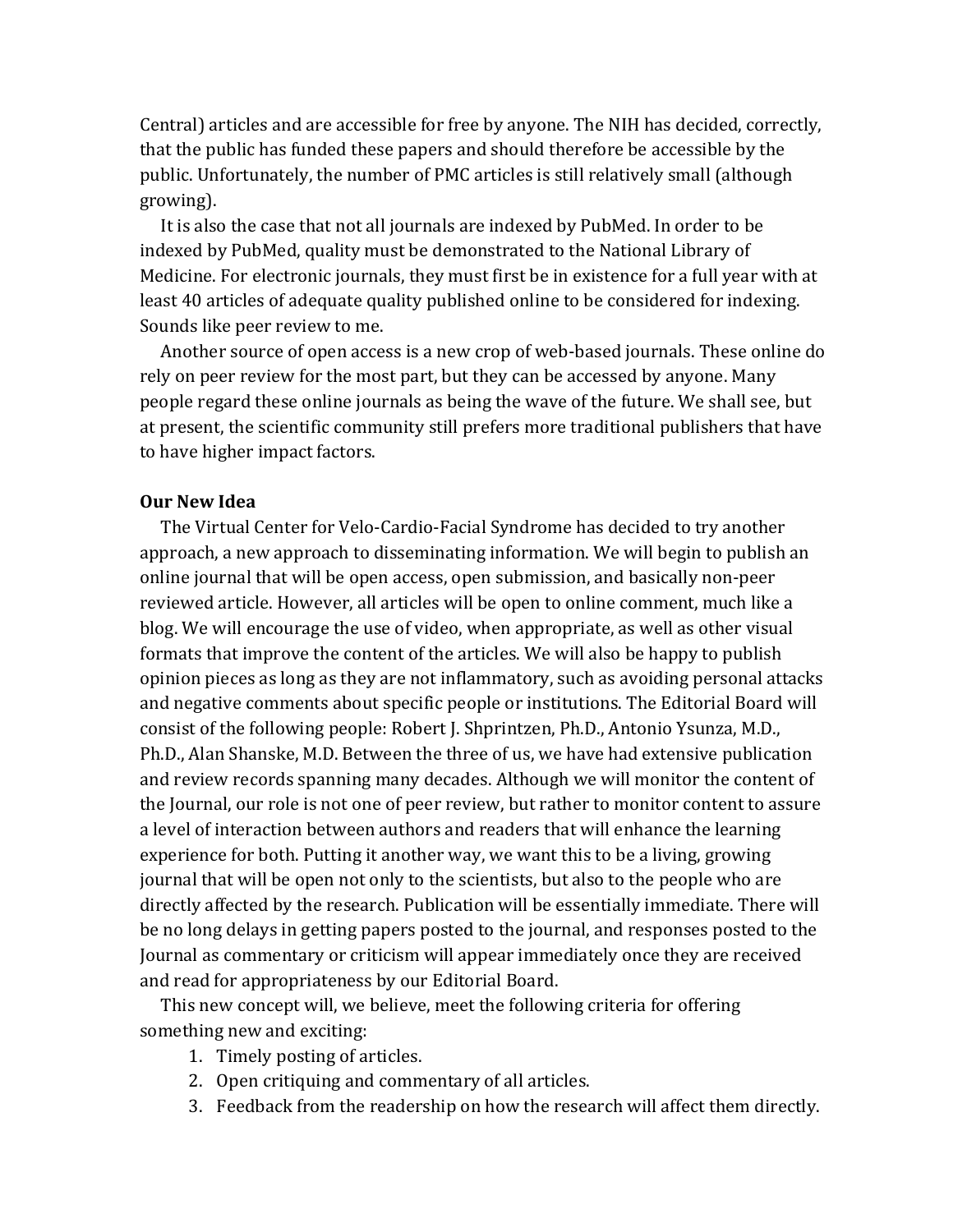4. Open access so that no one is charged a penny for reading an article or downloading a copy of the article. All articles will be downloadable by anyone from our web site at www.vcfscenter.com as a pdf file. We will not copyright the articles, but unlike other journals, the intellectual and physical properties of the article will remain the property of the author. In fact, it is the author who will give us, The Virtual Center for Velo-Cardio-Facial Syndrome, Inc. the permission to post and publish their work.

If we get a reasonable number of submissions, then we may decide to expand the conversation surrounding the works we publish by holding webinars or even video conferences. In other words, we aim to bring knowledge to you, rather than to put roadblocks in your way that block you from the information.

Wish us luck.

Robert J. Shprintzen, Ph.D. President and Chairman of the Board The Virtual Center for Velo-Cardio-Facial Syndrome, Inc. Editor-in-Chief, The Velo-Cardio-Facial Syndrome Journal Email: robert.shprintzen@vcfscenter.com

To Post Comments for this Editorial or other articles, send them by email to our webmaster, Adam D. Shprintzen, Ph.D. at webmaster@vcfscenter.com, or in writing to:

The Virtual Center for Velo-Cardio-Facial Syndrome, Inc. 8138 Solomon Seal Lane Manlius, NY 13104

# **REFERENCES**

- 1. Brown H (1972). History and the learned journal. *Journal of the History of Ideas*, 33:365-378.
- 2. Benos DJ, Bashari E, Chaves JM, Gaggar A, Kapoor N, LaFrance M, Mans R, Mayhew D, McGowan S, Polter A, Qadri Y, Sarfare S, Schultz K, Splittgerber R, Stephenson J, Tower C, Walton RG, Zotov A (2007). The Ups and Downs of Peer Review. Advances in Physiology Education, 31: 145-152.
- 3. Burnham JC (1990). The evolution of editorial peer review. JAMA, 263:1323-1329.